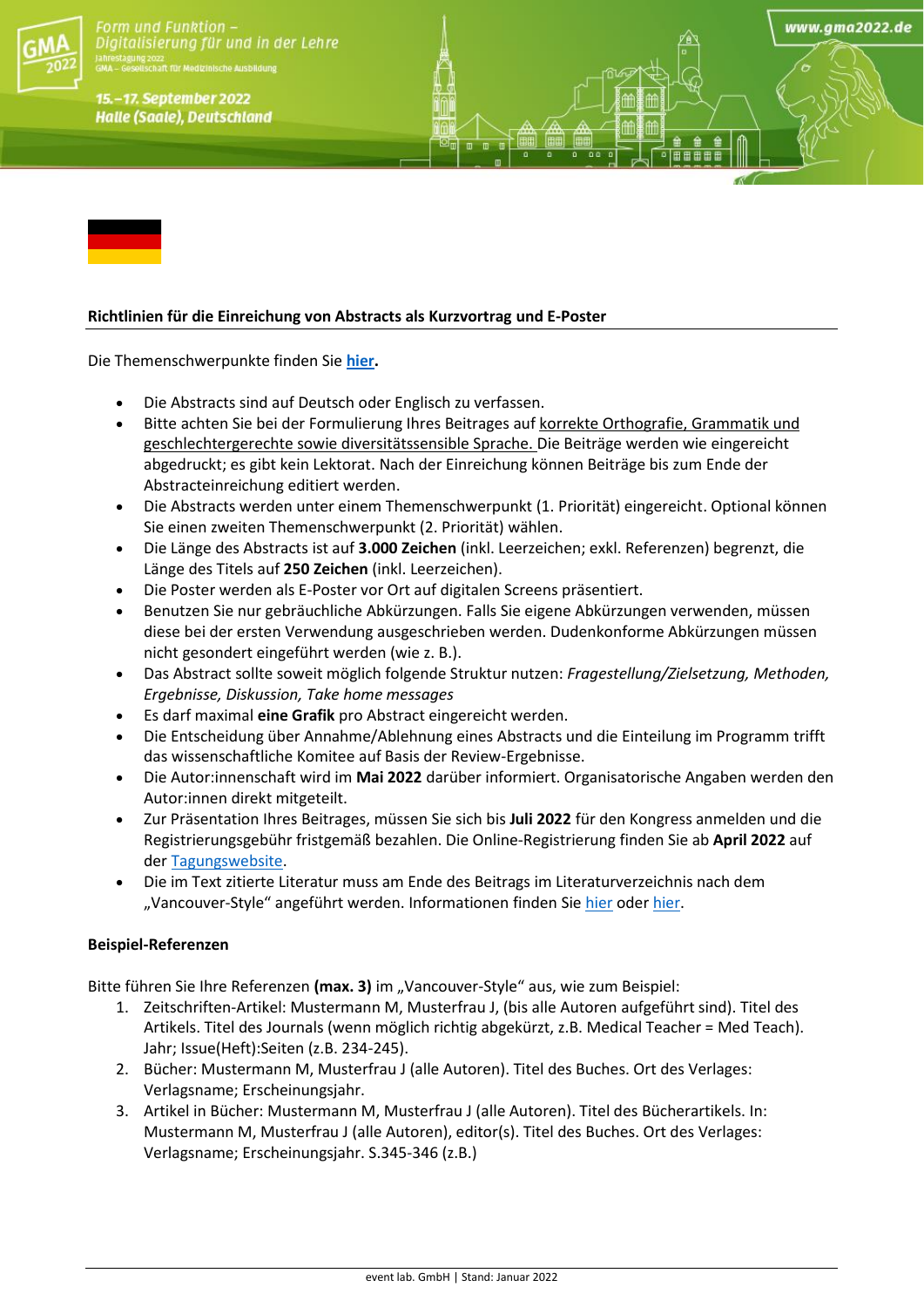

orm und Funktion igitalisierung für und in der Lehre

15.-17. September 2022 **Halle (Saale), Deutschland** 

## **Veröffentlichungs-Richtlinien**

Die Einreicher:innen erklären, dass alle genannten Autor:innen mit der namentlichen Nennung inklusive der jeweiligen Affiliation im Zusammenhang mit diesem Abstract einverstanden sind.

www.gma2022.de

Die angenommenen Abstracts sind zur Publikation im Online-Programm zur Veranstaltung vorgesehen. Mit der Einreichung gibt die Autor:innenschaft ihr Einverständnis für die Veröffentlichung des Beitrags.

Alle akzeptierten Abstracts werden elektronisch publiziert (Abstractband in Kooperation mit German Medical Science (GMS [| https://www.egms.de/dynamic/de/index.htm\)](https://www.egms.de/dynamic/de/index.htm) und auf der Tagungswebsite [\(www.gma2022.de\)](http://www.gma2022.de/).



### **Guidelines for the submission of abstracts as short presentation and e-poster**

You can find the main topics **[here.](https://gma2022.de/programm/schwerpunkte/)**

- The abstracts are to be written in German or English.
- When formulating your contribution, please pay attention to correct orthography, grammar and gender-sensitive as well as diversity-sensitive language. The contributions will be printed as submitted; there is no proofreading. After submission, contributions can be edited until the end of the abstract submission.
- Abstracts will be submitted under one main topic (1st priority). Optionally, you can choose a second main topic (2nd priority).
- The length of the abstract is limited to 3,000 characters (incl. spaces; excl. references), the length of the title to 250 characters (incl. spaces).
- The posters will be presented as e-posters on digital screens on site.
- Use only common abbreviations. If you use your own abbreviations, they must be written out in full the first time they are used. Duden-compliant abbreviations do not need to be introduced separately (such as).
- The abstract should use the following structure as far as possible: question/objective, methods, results, discussion, take home messages
- A maximum of one graphic per abstract may be submitted.
- The decision on acceptance/rejection of an abstract and the classification in the programme is made by the scientific committee on the basis of the review results.
- The authorship will be informed in May 2022. Organisational details will be communicated directly to the authors.
- To present your paper, you must register for the congress by July 2022 and pay the registration fee in due time. You will find the online registration on th[e congress website](https://gma2022.de/anmeldung/) at April.
- The literature cited in the text must be cited in the bibliography at the end of the paper in the "Vancouver style". Information can be found [here](https://www.nlm.nih.gov/bsd/uniform_requirements.html) or [here.](https://guides.lib.monash.edu/citing-referencing/vancouver)